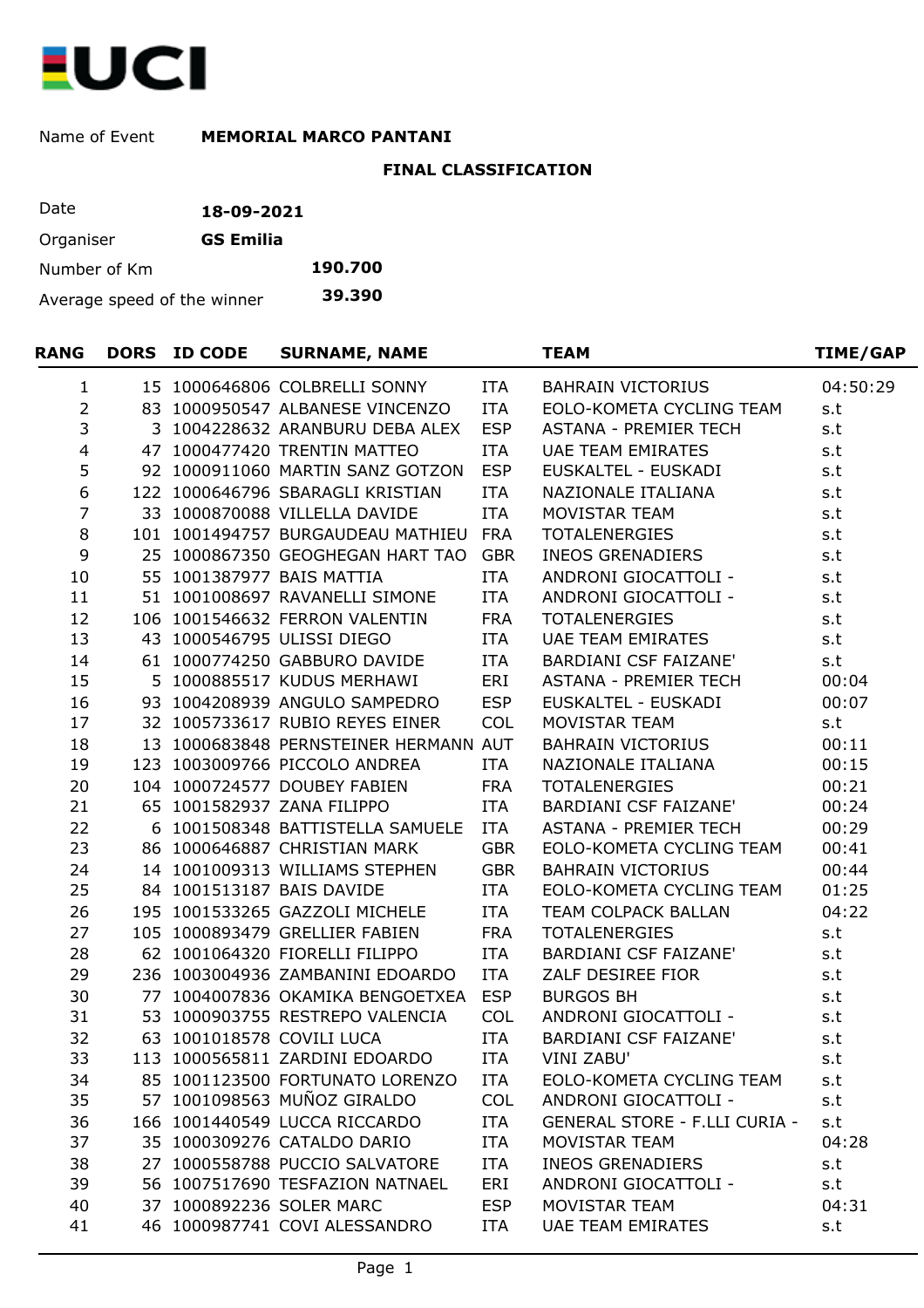| RANG                     | DORS ID CODE             | <b>SURNAME, NAME</b>                                           |                          | <b>TEAM</b>                                | <b>TIME/GAP</b> |
|--------------------------|--------------------------|----------------------------------------------------------------|--------------------------|--------------------------------------------|-----------------|
| 42                       |                          | 21 1000957539 MOSCON GIANNI                                    | ITA                      | <b>INEOS GRENADIERS</b>                    | s.t             |
| 43                       | 121 1000309428 DE MARCHI |                                                                | <b>ITA</b>               | NAZIONALE ITALIANA                         | 04:49           |
| <b>DNF</b>               |                          | 1 1000981810 NATAROV YURIY                                     | <b>KAZ</b>               | <b>ASTANA - PREMIER TECH</b>               |                 |
| <b>DNF</b>               |                          | 7 1000327252 BOARO MANUELE                                     | ITA                      | <b>ASTANA - PREMIER TECH</b>               |                 |
| <b>DNF</b>               |                          | 11 1000937240 NOVAK DOMEN                                      | <b>SLO</b>               | <b>BAHRAIN VICTORIUS</b>                   |                 |
| <b>DNF</b>               |                          | 12 1001009656 PADUN MARK                                       | UKR                      | <b>BAHRAIN VICTORIUS</b>                   |                 |
| <b>DNF</b>               |                          | 22 1000263040 GOLAS MICHAL                                     | POL                      | <b>INEOS GRENADIERS</b>                    |                 |
| <b>DNF</b>               | 23 1000456332 SWIFT BEN  |                                                                | <b>GBR</b>               | <b>INEOS GRENADIERS</b>                    |                 |
| <b>DNF</b>               |                          | 24 1000461718 CASTROVIEJO                                      | <b>ESP</b>               | <b>INEOS GRENADIERS</b>                    |                 |
| <b>DNF</b>               |                          | 26 1001627779 SOSA CUERVO IVAN                                 | <b>COL</b>               | <b>INEOS GRENADIERS</b>                    |                 |
| <b>DNF</b>               |                          | 31 1000663478 PEDRERO LOPEZ                                    | <b>ESP</b>               | MOVISTAR TEAM                              |                 |
| <b>DNF</b>               |                          | 34 1001598295 SAMITIER SAMITIER                                | <b>ESP</b>               | MOVISTAR TEAM                              |                 |
| <b>DNF</b>               |                          | 36 1001583381 CARRETERO HECTOR                                 | <b>ESP</b>               | MOVISTAR TEAM                              |                 |
| <b>DNF</b>               |                          | 41 1001099250 MIRZA ALHAMMADI                                  | <b>UAE</b>               | <b>UAE TEAM EMIRATES</b>                   |                 |
| <b>DNF</b>               |                          | 42 1000869259 RIABUSHENKO                                      | <b>BLR</b>               | <b>UAE TEAM EMIRATES</b>                   |                 |
| <b>DNF</b>               | 44 1000325968 COSTA RUI  |                                                                | <b>POR</b>               | <b>UAE TEAM EMIRATES</b>                   |                 |
| <b>DNF</b>               |                          | 45 1000865682 GAVIRIA RENDON                                   | <b>COL</b>               | <b>UAE TEAM EMIRATES</b>                   |                 |
| <b>DNF</b>               |                          | 52 1000751808 CHIRICO LUCA                                     | ITA                      | ANDRONI GIOCATTOLI -                       |                 |
| <b>DNF</b>               |                          | 54 1001600983 CEPEDA JEFFERSON                                 | <b>ECU</b>               | ANDRONI GIOCATTOLI -                       |                 |
| <b>DNF</b>               |                          | 64 1000939150 CARBONI GIOVANNI                                 | ITA                      | <b>BARDIANI CSF FAIZANE'</b>               |                 |
| <b>DNF</b>               |                          | 66 1000987306 CAÑAVERAL VARGAS                                 | <b>COL</b>               | <b>BARDIANI CSF FAIZANE'</b>               |                 |
| <b>DNF</b>               |                          | 67 1001591899 MAGLI FILIPPO                                    |                          | <b>BARDIANI CSF FAIZANE'</b>               |                 |
| <b>DNF</b>               |                          | 71 1000868077 LANGELLOTTI VICTOR                               | <b>MON</b>               | <b>BURGOS BH</b>                           |                 |
| <b>DNF</b>               |                          | 72 1000545724 MADRAZO RUIZ ANGEL                               | <b>ESP</b>               | <b>BURGOS BH</b>                           |                 |
| <b>DNF</b>               |                          | 73 1004194914 CANTON SERRANO                                   | <b>ESP</b>               | <b>BURGOS BH</b>                           |                 |
| <b>DNF</b>               |                          | 74 1001554110 MOLENAAR ALEX                                    | <b>NED</b>               | <b>BURGOS BH</b>                           |                 |
| <b>DNF</b>               |                          | 75 1000495400 APARICIO MARIO                                   | <b>ESP</b>               | <b>BURGOS BH</b>                           |                 |
| <b>DNF</b>               |                          | 76 1004195470 SANCHEZ MAYO PELAYO ESP                          |                          | <b>BURGOS BH</b>                           |                 |
| <b>DNF</b>               |                          | 81 1000307306 BELLETTI MANUEL                                  | ITA                      | EOLO-KOMETA CYCLING TEAM                   |                 |
| <b>DNF</b>               |                          | 82 1000320047 GAVAZZI FRANCESCO                                | ITA                      | EOLO-KOMETA CYCLING TEAM                   |                 |
| <b>DNF</b>               |                          | 87 1004186588 HERNAIZ SANTAMARIA                               | <b>ESP</b>               | EOLO-KOMETA CYCLING TEAM                   |                 |
| <b>DNF</b>               |                          | 91 1004170321 CUADRADO RUIZ DE                                 | <b>ESP</b>               | EUSKALTEL - EUSKADI                        |                 |
| <b>DNF</b>               |                          | 94 1004238069 BALLARIN MANSO IKER ESP                          |                          | EUSKALTEL - EUSKADI                        |                 |
| <b>DNF</b><br><b>DNF</b> |                          | 95 1000575016 BRAVO OIARBIDE<br>96 1005135451 LOBATO JUAN JOSÈ | <b>ESP</b><br><b>ESP</b> | EUSKALTEL - EUSKADI<br>EUSKALTEL - EUSKADI |                 |
| <b>DNF</b>               |                          | 97 1001530041 JUARISTI ARRIETA                                 | <b>ESP</b>               | EUSKALTEL - EUSKADI                        |                 |
| <b>DNF</b>               |                          | 102 1000604550 GENIEZ ALEXANDRE                                | <b>FRA</b>               | <b>TOTALENERGIES</b>                       |                 |
| <b>DNF</b>               |                          | 103 1000745281 DE LA PARTE                                     | <b>ESP</b>               | <b>TOTALENERGIES</b>                       |                 |
| <b>DNF</b>               |                          | 107 1000869320 RODRIGUEZ MARTIN                                | <b>ESP</b>               | <b>TOTALENERGIES</b>                       |                 |
| <b>DNF</b>               |                          | 111 1002347095 IACCHI ALESSANDRO                               | ITA                      | <b>VINI ZABU'</b>                          |                 |
| <b>DNF</b>               |                          | 112 1001097148 DI RENZO ANDREA                                 | ITA                      | VINI ZABU'                                 |                 |
| <b>DNF</b>               |                          | 114 1000788173 ORRICO DAVIDE                                   | ITA                      | <b>VINI ZABU'</b>                          |                 |
| <b>DNF</b>               |                          | 115 1001011869 SCHNEITER JOAB                                  | SUI                      | VINI ZABU'                                 |                 |
| <b>DNF</b>               |                          | 116 1000868946 PEARSON DANIEL                                  | <b>GBR</b>               | <b>VINI ZABU'</b>                          |                 |
| <b>DNF</b>               |                          | 117 1001018599 FERRI GREGORIO                                  | ITA                      | VINI ZABU'                                 |                 |
| <b>DNF</b>               |                          | 124 1001592000 BELLERI MICHAEL                                 | <b>ITA</b>               | NAZIONALE ITALIANA                         |                 |
| <b>DNF</b>               |                          | 125 1003006007 DAPPORTO DAVIDE                                 | ITA                      | NAZIONALE ITALIANA                         |                 |
| <b>DNF</b>               |                          | 126 1003034835 CALZONI WALTER                                  | ITA                      | NAZIONALE ITALIANA                         |                 |
| <b>DNF</b>               |                          | 127 1001016618 FEDELI ALESSANDRO                               | ITA                      | NAZIONALE ITALIANA                         |                 |
| <b>DNF</b>               |                          | 132 1000978818 TIZZA MARCO                                     | ITA                      | AMORE & VITA                               |                 |
| <b>DNF</b>               |                          | 133 1000726033 SENNI MANUEL                                    | ITA                      | AMORE & VITA                               |                 |
| <b>DNF</b>               |                          | 134 1000931854 TOTO PAOLO                                      | <b>ITA</b>               | AMORE & VITA                               |                 |
| <b>DNF</b>               |                          | 135 1001572337 CASSARÀ GIACOMO                                 | ITA                      | AMORE & VITA                               |                 |
| <b>DNF</b>               |                          | 136 1003162875 BENEDETTI MATTIA                                | ITA                      | AMORE & VITA                               |                 |
| <b>DNF</b>               |                          | 137 1000326524 PIRAZZI STEFANO                                 | ITA                      | AMORE & VITA                               |                 |
| <b>DNF</b>               |                          | 141 1003022063 DE PRETTO DAVIDE                                | ITA                      | BELTRAMI TSA TRE COLLI                     |                 |
|                          |                          |                                                                |                          |                                            |                 |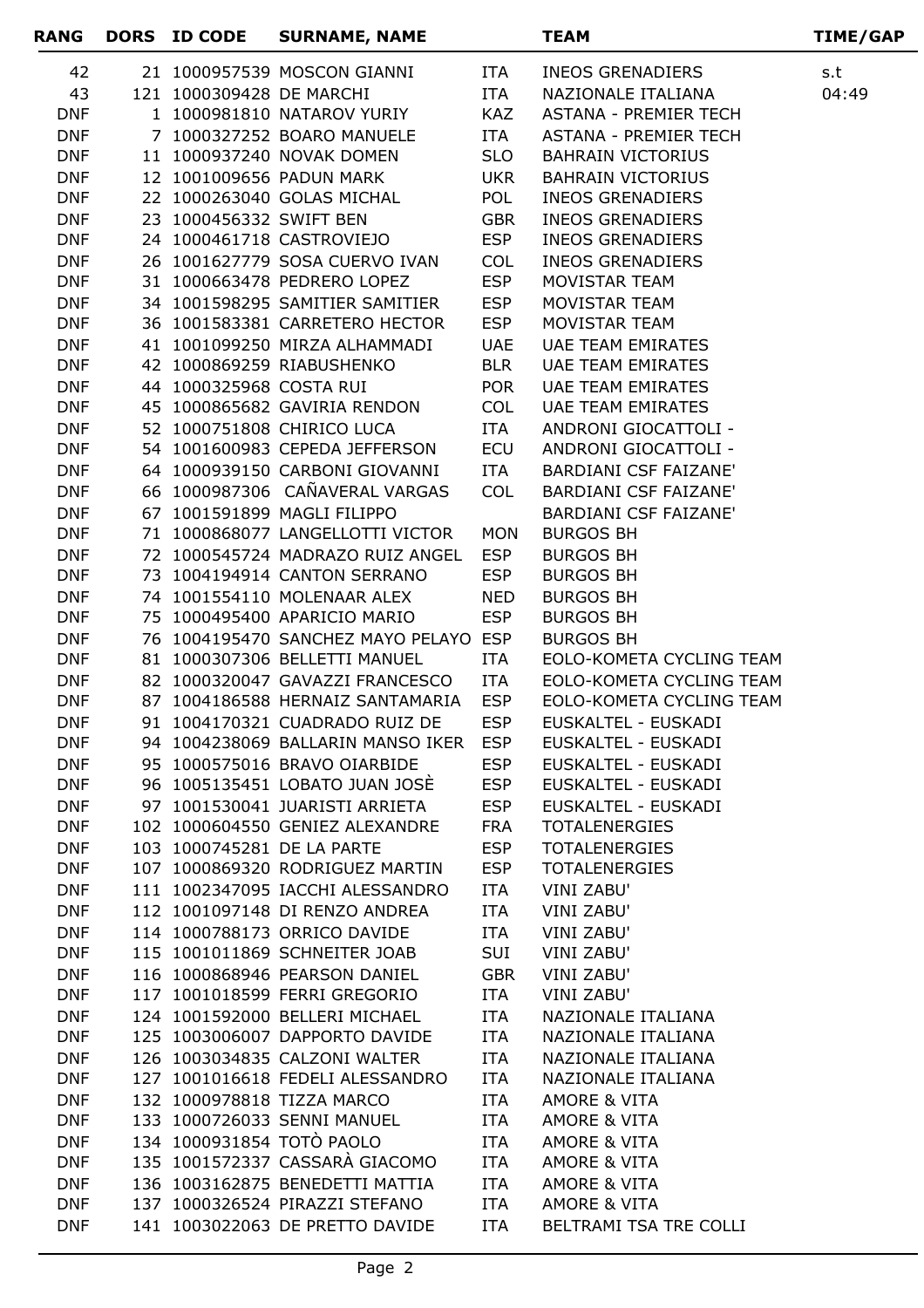| <b>RANG</b>              | DORS ID CODE               | <b>SURNAME, NAME</b>                                            |                   | <b>TEAM</b>                                               | TIME/GAP |
|--------------------------|----------------------------|-----------------------------------------------------------------|-------------------|-----------------------------------------------------------|----------|
| <b>DNF</b>               |                            | 142 1002972815 PESENTI THOMAS                                   | ITA               | BELTRAMI TSA TRE COLLI                                    |          |
| <b>DNF</b>               |                            | 143 1003094045 FREDDI MATTEO                                    | <b>ITA</b>        | BELTRAMI TSA TRE COLLI                                    |          |
| <b>DNF</b>               |                            | 144 1002985870 PARISINI NICOLO'                                 | ITA               | BELTRAMI TSA TRE COLLI                                    |          |
| <b>DNF</b>               |                            | 145 1003001946 CHIARI FEDERICO                                  | ITA               | BELTRAMI TSA TRE COLLI                                    |          |
| <b>DNF</b>               |                            | 146 1002980393 GRENDENE MARCO                                   | ITA               | BELTRAMI TSA TRE COLLI                                    |          |
| <b>DNF</b>               |                            | 147 1003012727 CRETTI LUCA                                      | ITA               | BELTRAMI TSA TRE COLLI                                    |          |
| <b>DNF</b>               |                            | 151 1001443317 NESI NICOLAS                                     | ITA               | D'AMICO UM TOOLS                                          |          |
| <b>DNF</b>               |                            | 152 1005045725 ISLAMI BESNIK                                    | ITA               | <b>D'AMICO UM TOOLS</b>                                   |          |
| <b>DNF</b>               |                            | 153 1003045575 ROBERTI LUCA                                     | ITA               | D'AMICO UM TOOLS                                          |          |
| <b>DNF</b>               |                            | 154 1000937200 SMARZARO DANIEL                                  | ITA               | <b>D'AMICO UM TOOLS</b>                                   |          |
| <b>DNF</b>               |                            | 155 1003482065 BILYI MAKSYM                                     | <b>UKR</b>        | D'AMICO UM TOOLS                                          |          |
| <b>DNF</b>               |                            | 156 1003007917 PERIC VOJISLAV                                   | <b>UKR</b>        | <b>D'AMICO UM TOOLS</b>                                   |          |
| <b>DNF</b>               |                            | 157 1001591930 QUARTUCCI LORENZO                                | ITA               | D'AMICO UM TOOLS                                          |          |
| <b>DNF</b>               |                            | 161 1003013586 MARTINI DAVIDE                                   | ITA               | <b>GENERAL STORE - F.LLI CURIA -</b>                      |          |
| <b>DNF</b>               |                            | 162 1003199422 POZZA ETTORE                                     | ITA               | <b>GENERAL STORE - F.LLI CURIA -</b>                      |          |
| <b>DNF</b><br><b>DNF</b> |                            | 163 1001579279 TOSIN RICCARDO<br>165 1001540863 BASEGGIO MATTEO | ITA<br>ITA        | <b>VINI ZABU'</b><br><b>GENERAL STORE - F.LLI CURIA -</b> |          |
| <b>DNF</b>               | 171 1005373111 DIMA EMIL   |                                                                 |                   | GIOTTI VICTORIA - SAVINI DUE                              |          |
| <b>DNF</b>               |                            | 172 1000997158 ONESTI EMANUELE                                  | <b>ROU</b><br>ITA | GIOTTI VICTORIA - SAVINI DUE                              |          |
| <b>DNF</b>               |                            | 173 1000550321 GUARDINI ANDREA                                  | ITA               | GIOTTI VICTORIA - SAVINI DUE                              |          |
| <b>DNF</b>               |                            | 175 1000984507 BROGI ADRIANO                                    | ITA               | GIOTTI VICTORIA - SAVINI DUE                              |          |
| <b>DNF</b>               |                            | 176 1001380914 YUSTRE RODRIGUEZ                                 | <b>COL</b>        | GIOTTI VICTORIA - SAVINI DUE                              |          |
| <b>DNF</b>               | 177 1000936290 FILOSI IURI |                                                                 | ITA               | GIOTTI VICTORIA - SAVINI DUE                              |          |
| <b>DNF</b>               |                            | 181 1002993893 PENCEDANO NICOLO                                 | ITA               | MG.K VIS VPM                                              |          |
| <b>DNF</b>               |                            | 182 1001012890 WRIGHT PAUL                                      | NZL               | MG.K VIS VPM                                              |          |
| <b>DNF</b>               |                            | 183 1001937260 DOUBLE PAUL                                      | <b>GBR</b>        | MG.K VIS VPM                                              |          |
| <b>DNF</b>               |                            | 184 1002349166 CAROLLO FRANCESCO                                | ITA               | MG.K VIS VPM                                              |          |
| <b>DNF</b>               |                            | 185 1001097057 SALVIETTI NICCOLO'                               | ITA               | MG.K VIS VPM                                              |          |
| <b>DNF</b>               |                            | 186 1002986244 MARTINELLI EDOARDO                               | ITA               | MG.K VIS VPM                                              |          |
| <b>DNF</b>               |                            | 187 1003011090 DRAGHI GUIDO                                     | ITA               | MG.K VIS VPM                                              |          |
| <b>DNF</b>               |                            | 191 1003012949 UMBRI GIDAS                                      | ITA               | TEAM COLPACK BALLAN                                       |          |
| <b>DNF</b>               |                            | 192 1003536153 GOMEZ ARAMILLO                                   | <b>COL</b>        | TEAM COLPACK BALLAN                                       |          |
| <b>DNF</b>               |                            | 193 1003005047 PLEBANI NICOLA                                   | ITA               | TEAM COLPACK BALLAN                                       |          |
| <b>DNF</b>               |                            | 194 1003010211 MARTINELLI ALESSIO ITA                           |                   | TEAM COLPACK BALLAN                                       |          |
| <b>DNF</b>               |                            | 196 1002910937 VERRE ALESSANDRO                                 | ITA               | TEAM COLPACK BALLAN                                       |          |
| <b>DNF</b>               |                            | 197 1003042787 QUARANTA SAMUEL                                  | ITA               | TEAM COLPACK BALLAN                                       |          |
| <b>DNF</b>               |                            | 201 1004914220 BUSCHEK PAUL                                     | AUT               | TIROL KTM CYCLING TEAM                                    |          |
| <b>DNF</b>               |                            | 202 1001758244 GOVEKAR MATEVZ                                   | <b>SLO</b>        | TIROL KTM CYCLING TEAM                                    |          |
| <b>DNF</b>               |                            | 203 1006347667 MCLAIN LOGAN                                     | USA               | TIROL KTM CYCLING TEAM                                    |          |
| <b>DNF</b>               |                            | 204 1004823777 PEZZO ROSOLA KEVIN                               | ITA               | TIROL KTM CYCLING TEAM                                    |          |
| <b>DNF</b>               |                            | 205 1001576511 KIERNER FLORIAN                                  | AUT               | TIROL KTM CYCLING TEAM                                    |          |
| <b>DNF</b>               |                            | 206 1005889524 STEINHAUSER GEORG GER                            |                   | TIROL KTM CYCLING TEAM                                    |          |
| <b>DNF</b>               |                            | 207 1003635113 ENGELHARDT FELIX                                 | GER               | TIROL KTM CYCLING TEAM                                    |          |
| <b>DNF</b>               |                            | 211 1000949961 GARAVAGLIA GIACOMO ITA                           |                   | <b>WORK SERVICE MARCHIOL</b>                              |          |
| <b>DNF</b>               |                            | 212 1001447834 COLOMBO RAUL                                     | ITA               | WORK SERVICE MARCHIOL                                     |          |
| <b>DNF</b>               |                            | 213 1001513400 ZANDRI FRANCESCO<br>214 1001513450 DI BENEDETTO  | ITA               | <b>WORK SERVICE MARCHIOL</b>                              |          |
| <b>DNF</b><br><b>DNF</b> |                            | 215 1001097118 BURCHIO FEDERICO                                 | ITA<br>ITA        | WORK SERVICE MARCHIOL<br>WORK SERVICE MARCHIOL            |          |
| <b>DNF</b>               |                            | 216 1000099180 REBELLIN DAVIDE                                  |                   | ITA WORK SERVICE MARCHIOL                                 |          |
| <b>DNF</b>               |                            | 217 1003034471 BORTOLUZZI GIOVANNI ITA                          |                   | WORK SERVICE MARCHIOL                                     |          |
| <b>DNF</b>               |                            | 221 1000814596 SALZMANN JODOK AUT                               |                   | WSA KTM GRAZ                                              |          |
| <b>DNF</b>               |                            | 222 1003506245 GOTZINGER VALENTIN AUT                           |                   | <b>WSA KTM GRAZ</b>                                       |          |
| <b>DNF</b>               |                            | 223 1003505588 GRATZER ALEXANDER                                | AUT               | WSA KTM GRAZ                                              |          |
| <b>DNF</b>               |                            | 224 1003508498 MESSNER MARTIN                                   | AUT               | <b>WSA KTM GRAZ</b>                                       |          |
| <b>DNF</b>               |                            | 225 1007929424 ROSEGGER PAUL                                    | AUT               | WSA KTM GRAZ                                              |          |
| <b>DNF</b>               |                            | <b>AUT</b><br>226 1000865197 AUER DANIEL                        |                   | <b>WSA KTM GRAZ</b>                                       |          |
|                          |                            |                                                                 |                   |                                                           |          |